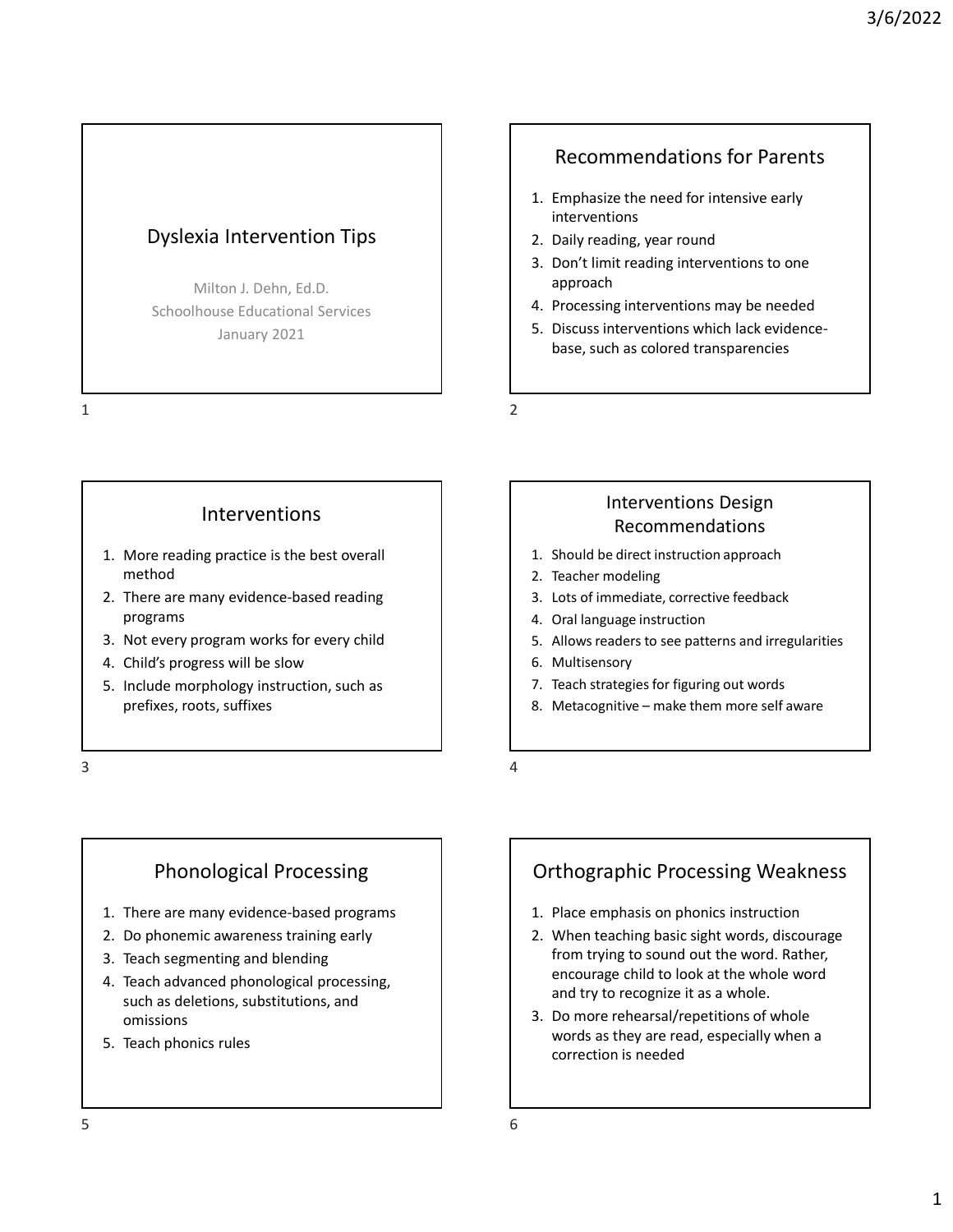## Orthographic Processing Weakness

- Orthographic Processing Weakness<br>
1. Encourage reader to look at bigger chunks of the<br>
word instead of one letter at a time<br>
2. Practice reviewing word families with words that<br>
2. Teach alterate<br>
2. Teach alterate<br>
3. Do word instead of one letter at a time Orthographic Processing Weakness<br>
1. Encourage reader to look at bigger chunks of the<br>
word instead of one letter at a time<br>
2. Practice reviewing word families with words that<br>
differ by only one phoneme<br>
3. Do several re
- Practice reviewing word families with words that<br>differ by only one phoneme<br>differ by only one phoneme
- 
- 
- 
- Orthographic Processing Weakness<br>
1. Encourage reader to look at bigger chunks of the<br>
word instead of one letter at a time<br>
2. Practice reviewing word families with words that<br>
2. Teach roots,<br>
affer by only one phoneme<br> Orthographic Processing Weakness<br>
1. Encourage reader to look at bigger chunks of the<br>
word instead of one letter at a time<br>
2. Practice reviewing word families with words that<br>
differ by only one phoneme<br>
3. Do several re Orthographic Processing Weakness<br>
1. Encourage reader to look at bigger chunks of the<br>
word instead of one letter at a time<br>
2. Practice reviewing word families with words that<br>
3. Do several repetitions of word<br>
4. Review that are the same

#### Teach Word Patterns

- meaning
- Orthographic Processing Weakness<br>
1. Encourage reader to look at bigger chunks of the<br>
word instead of one letter at a time<br>
differe by only one phoneme<br>
differe the positive of antiles with words that<br>
3. Do several repet 3/6/2022<br>
1. Teach roots, prefixes, and suffixes and their<br>
1. Teach roots, prefixes, and suffixes and their<br>
meaning<br>
2. Teach alterations, e.g. how "ough" is<br>
pronounced differently in though, thought,<br>
1. Use a word fam 3/6/2022<br>
Teach Word Patterns<br>
1. Teach roots, prefixes, and suffixes and their<br>
meaning<br>
2. Teach alterations, e.g. how "ough" is<br>
pronounced differently in though, thought,<br>
rough, and through<br>
3. Use a word families app pronounced differently in though, thought, rough, and through 3/6/2022<br>
Teach Word Patterns<br>
1. Teach roots, prefixes, and suffixes and their<br>
meaning<br>
2. Teach alterations, e.g. how "ough" is<br>
pronounced differently in though, thought,<br>
rough, and through<br>
3. Use a word families app 3/6/2022<br>
Teach Word Patterns<br>
1. Teach roots, prefixes, and suffixes and their<br>
meaning<br>
2. Teach alterations, e.g. how "ough" is<br>
pronounced differently in though, thought,<br>
rough, and through<br>
3. Use a word families app 1. Teach roots, prefixes, and suffixes and their<br>meaning<br>2. Teach alterations, e.g. how "ough" is<br>pronounced differently in though, thought,<br>rough, and through<br>3. Use a word families approach<br>4. Do word sorts into groups o 1. Teach roots, prefixes, and suffixes and their<br>
meaning<br>
2. Teach alterations, e.g. how "ough" is<br>
pronounced differently in though, thought,<br>
rough, and through<br>
3. Use a word families approach<br>
4. Do word sorts into gr meaning<br>
2. Teach alterations, e.g. how "ough" is<br>
ronounced differently in though, thought,<br>
rough, and through<br>
3. Use a word families approach<br>
4. Do word sorts into groups of rimes or other<br>
categories<br>
1. Look at the 2. Teach alterations, e.g. how "ough" is<br>
pronounced differently in though, thought,<br>
1. Use a word families approach<br>
4. Do word sorts into groups of rimes or other<br>
categories<br>
1. Look at the word and say it<br>
5. Spelling Orthographic Processing Weakness<br>
1. Encourage reader to look at bigger chunks of the<br>
verdinated one letter at a time<br>
2. Practice reviewing word families with words that<br>
2. Practice reviewing word families with words th
	-
	- categories pronounced differently in though, thought,<br>
	rough, and through<br>
	3. Use a word families approach<br>
	4. Do word sorts into groups of rimes or other<br>
	categories<br>
	5. Close and spelling Steps<br>
	1. Look at the word and say it<br>
	2. P Frough, and through<br>
	3. Use a word families approach<br>
	4. Do word sorts into groups of rimes or other<br>
	categories<br>
	5. Cook at the word and say it<br>
	2. Point to each letter as the word is spelled<br>
	3. Say the whole word again<br> 3. Use a word larinines approach<br>4. Do word sorts into groups of rimes or other<br>categories<br>1. Look at the word and say it<br>2. Point to each letter as the word is spelled<br>3. Say the whole word again<br>4. Say each letter as the

## Teaching Spelling

- 
- "ight" and all the words that use "ight"  $\begin{array}{|c|c|c|c|c|c|c|c|c|} \hline \end{array}$  3. Say the whole word again
- 1. Is more reastant to improvement<br>
2. Practice reviewing word families with words that a time<br>
differ by only one phone one.<br>
different to improvement<br>
6. A matching game match the two sight words<br>
1. Is more resistant 1. Encourage reader to look at bigger chunks of the<br>
2. Practice reviewing word families with words that<br>
3. Do several repetitions of word<br>
4. Review sight words frequently<br>
4. Do several repetitions of word<br>
4. Do werd s Example word tannilles with words that<br>
a. Beview sight words frequently<br>
4. Review sight words frequently<br>
5. Use new sight words frequently<br>
5. Use new sight words frequently<br>
6. A matching game – match the two sight wor plurals and past tenses and adding suffixes, etc. 4. Focus on high frequency words<br>
a. The mean interval of activities<br>
6. A matching game – match the two sight words<br>
4. Do word sort<br>
that are the same<br>
4. Do word sort<br>
are certaint to improvement<br>
8<br>
Teaching Spelling<br> Teaching Spelling<br>
1. Is more resistant to improvement<br>
2. Teach common spelling patterns, such as<br>
<sup>9</sup> "light" and all the word's spelled<br>
<sup>9</sup> "light" and all the word's spelled<br>
<sup>9</sup> "light" and all the word's spelling su
	-

## Spelling Steps

- 
- 
- 
- 
- 
- 
- 

## Working Memory Weakness

For those who can't remember the phonemes they decoded long enough to blend them  $\begin{vmatrix} 1 & 2 & 1 \end{vmatrix}$  2. Students with severe WM deficits cannot

- Repeat the phonemes/syllables they just decoded
- Say the first phoneme/syllable as a prompt  $\begin{vmatrix} 1 & 0 \\ 0 & 1 \end{vmatrix}$  a. Increase length of list as student improves
- Have reader repeat phonemes and blending a  $\vert$   $\vert$  5. Good maintenance if overlearned few times Working Memory Weakness<br>
For those who can't remember the phonemes<br>
they decoded long enough to blend them<br>
<br>
Rehearsal for WM Deficits<br>
2. Students with severe WM deficits cannot<br>
elected the phonemes/syllables they just<br>

# Rehearsal for WM Deficits

- 
- 1. Look at the word and say it<br>
2. Point to each letter as the word is spelled<br>
3. Say the whole word again<br>
4. Say each letter as the word is copied<br>
5. Close eyes and spell from memory<br>
6. Look at and say the word again<br> 1. Look at the word and say it<br>
2. Point to each letter as the word is spelled<br>
3. Say the whole word again<br>
4. Say each letter as the word is copied<br>
5. Close eyes and spell from memory<br>
6. Look at and say the word again<br> maintain sequence during rehearsal 3. Say the whole word again<br>4. Say each letter as the word is copied<br>5. Close eyes and spell from memory<br>6. Look at and say the word again<br>7. Spell the word again while looking at<br>7. Spell the word again while looking at<br>1 4. Say each letter as the word is copied<br>5. Close eyes and spell from memory<br>6. Look at and say the word again<br>7. Spell the word again while looking at<br>7. Spell the word again while looking at<br>1. Most have by age 10; 1<sup>st</sup> 5. Close eyes and spell from memory<br>6. Look at and say the word again<br>7. Spell the word again while looking at<br>7. Spell the word again while looking at<br>1. Most have by age 10; 1<sup>st</sup> graders can learn<br>2. Students with sever 6. Look at and say the word again<br>7. Spell the word again while looking at<br>7. Spell the word again while looking at<br>1. Most have by age 10; 1<sup>st</sup> graders can learn<br>2. Students with severe WM deficits cannot<br>maintain sequen
- 
- 
- 
- (Ornstein, Naus, & Stone, 1977)